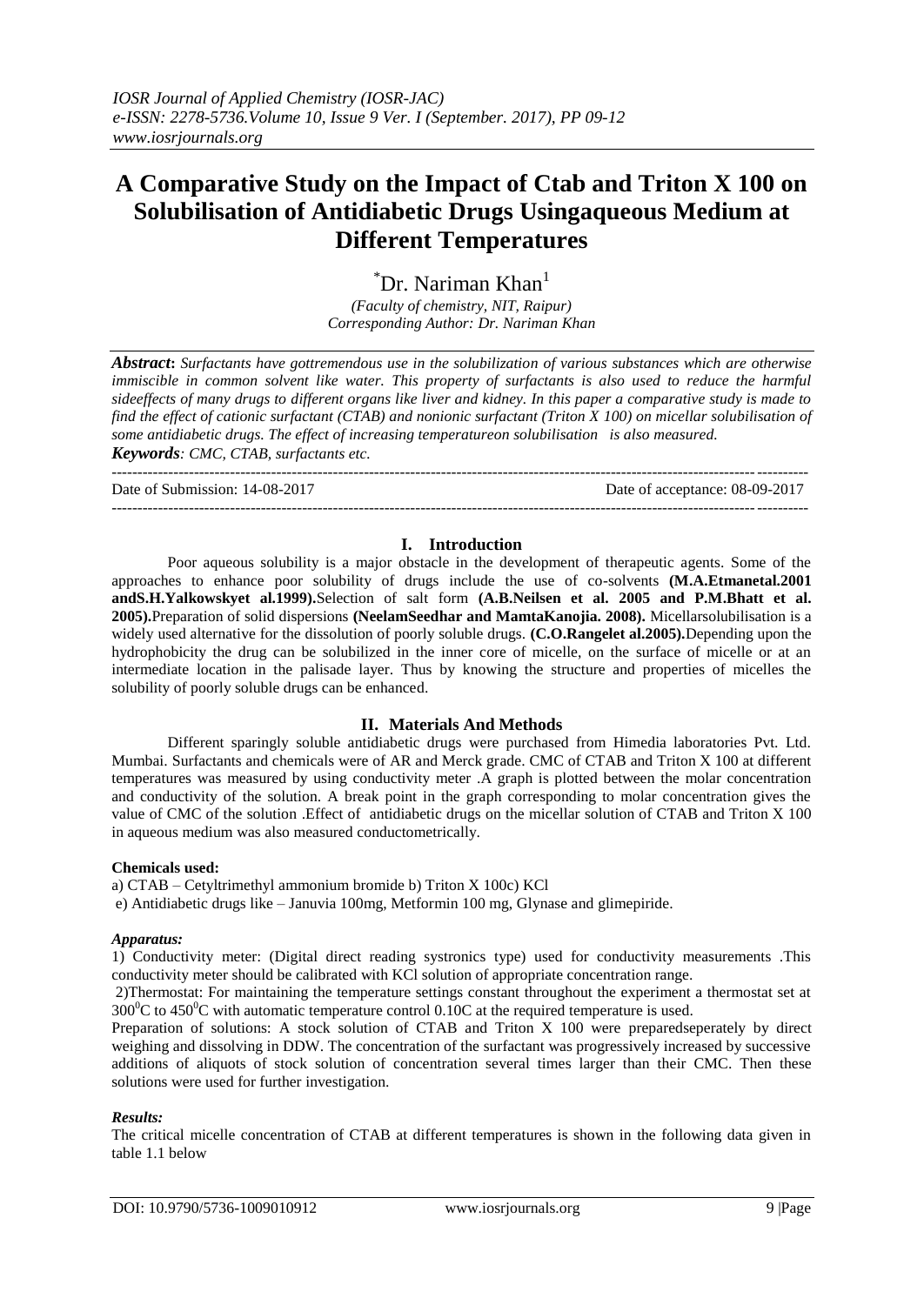| S.No.       | <b>Temperature</b><br><b>Kelvin</b> | in CMC value x 10<br>$4$ (Moles/lit.) |  |  |  |  |
|-------------|-------------------------------------|---------------------------------------|--|--|--|--|
|             | 303                                 |                                       |  |  |  |  |
|             | 308                                 |                                       |  |  |  |  |
|             | 313                                 |                                       |  |  |  |  |
| (Table 1.1) |                                     |                                       |  |  |  |  |

The effect of temperature on the CMC value of CTAB is clearly shown by the graph 1.1 below



The effect of antidiabetic drugs on the CMC of CTAB in (moles/lit) at different temperatures is shown in the data given in table (1.2) below

| Molar<br>of<br>conc.<br>antidiabetic drug<br>$x10 - 3$ | CMC at<br>303K in | CMC at<br>308K | <b>CMC</b><br>at<br>313K |  |  |  |
|--------------------------------------------------------|-------------------|----------------|--------------------------|--|--|--|
|                                                        | $9x 10^{-4}$      | $8x10^{-4}$    | $7x 10^{-4}$             |  |  |  |
|                                                        | $8x\ 10^{-4}$     | $7x 10^{-4}$   | $6x\ 10^{-4}$            |  |  |  |
|                                                        | $8x\ 10^{-4}$     | $6x\ 10^{-4}$  | $5x 10^{-4}$             |  |  |  |
| (Table 1.2)                                            |                   |                |                          |  |  |  |

Following graph (1.2) below shows the effect of antidiabetic drugs on the CMC of CTABat different temperatures





Variation of CMC value of nonionic surfactant Triton X 100 at different temperatures is shown in table 1.3

| S.No.       | in<br><b>Temperature</b><br>Kelvin | CMC value x 10<br>$4$ (Moles/lit.) |  |  |
|-------------|------------------------------------|------------------------------------|--|--|
|             | 303                                |                                    |  |  |
|             | 308                                | 2.5                                |  |  |
|             | 313                                |                                    |  |  |
|             | 318                                | Not clear                          |  |  |
| (Table 1.3) |                                    |                                    |  |  |

Effect of temperature on the CMC value of nonionic surfactant Triton X 100 is given in graph (1.3)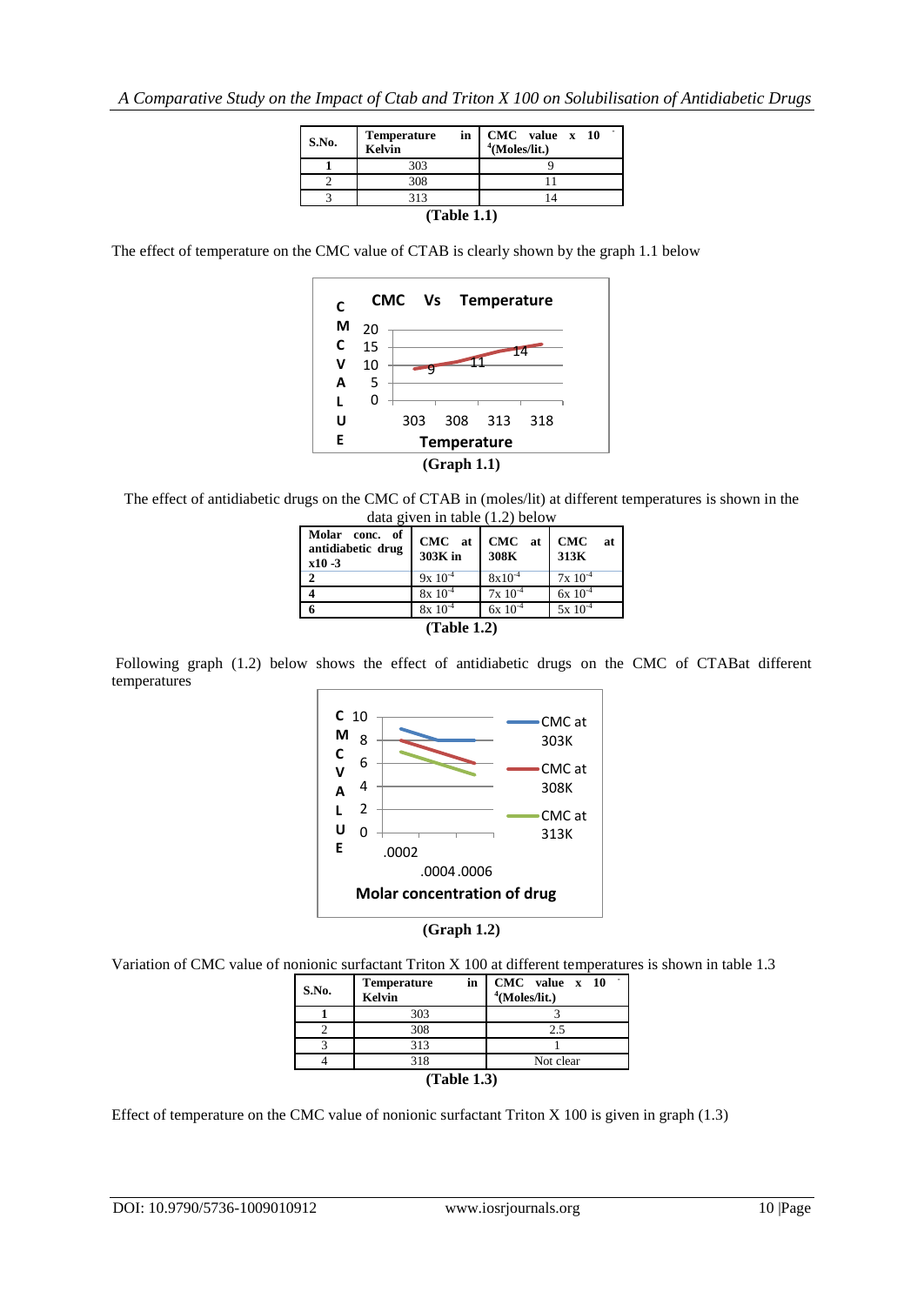*A Comparative Study on the Impact of Ctab and Triton X 100 on Solubilisation of Antidiabetic Drugs* 



**(Graph 1.3)**

Variation in the CMC (moles/lit) value of nonionic surfactant Triton X 100 resulting from the addition of antidiabetic drug is shown in table (1.4)

| Molar conc.<br>of drugx $10^{-7}$ | CMC at<br>303K     | CMC at<br>308K     | <b>CMC</b><br>at<br>313K |  |  |  |
|-----------------------------------|--------------------|--------------------|--------------------------|--|--|--|
|                                   | $3x10^{-3}$        | $3 \times 10^{-3}$ | $4 \times 10^{-3}$       |  |  |  |
|                                   | $3 \times 10^{-3}$ | $4 \times 10^{-3}$ | $5 \times 10^{-3}$       |  |  |  |
|                                   | $4 \times 10^{-3}$ | $6 \times 10^{-3}$ | $5 \times 10^{-3}$       |  |  |  |
| (Table 1.4)                       |                    |                    |                          |  |  |  |

Variation in the CMC value of Triton X 100 due to the presence of antidiabetic drug in Triton X 100 aqueous medium is shown in the graph 1.4 below





This study was done at different temperatures ranging from 303K to 323K keeping a difference of 5K in each case using various antidiabetic drugs like glynase, metformin, Januvia and glimiperide tablets and the result was similar in every case i.e a lower cmc value of Triton X 100 at a low temperature and a lower CMC value of CTAB at a moderate temperature. Good results were obtained at temperatures 303K, 308K, and 313K. But no results were observed above313K.

#### **III. Conclusions**

A lower CMC value of Triton X 100 at a low temperature and similar results with CTAB reveals that a low temperature below 318K favours the solubilisation of antidiabetic drugs in these surfactants. Thus at this desired temperature if we add a desired amount of surfactant during the manufacture of these drugs then the side effects causedby their immiscibility can be greatly reduced.

#### **References**

- [1] M.A.Etman,R.O.Salama,M.A.Shamsedeen,andA.Elkamel.Solubilisation of etodolac for parenteral administration. Indian j. Pharm. Sci.**63**, 459-467, 2001.
- [2] S.H.Yalkowsky. Combined effect of co-solvent and cyclodextrin on solubilization of non- polar drugs.J.Pharm.Sci**.88**, 967-969, 1999.